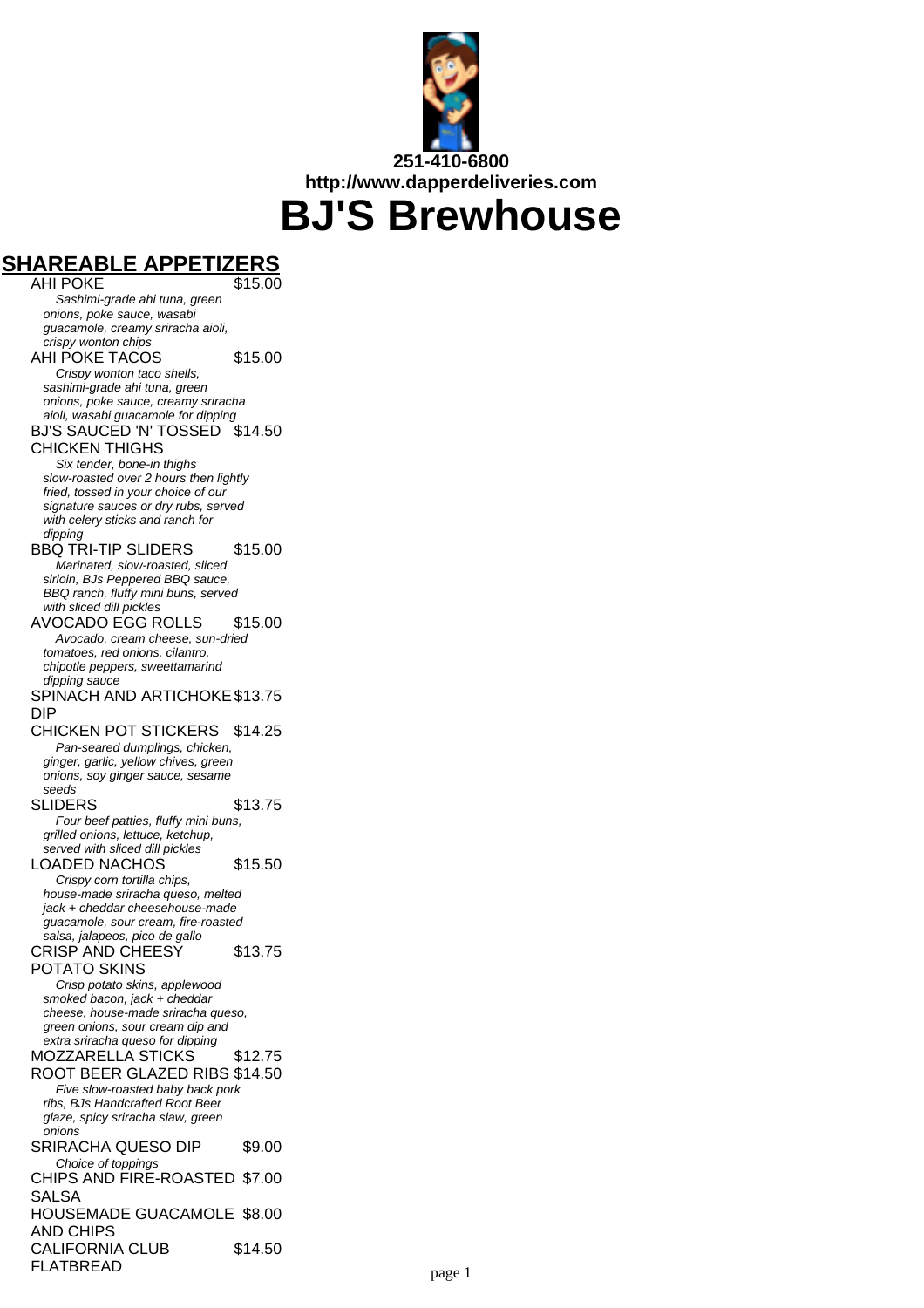Grilled chicken, applewood smoked bacon, seasoned tomatoes BJs signature five cheese blend, avocado a drizzle of roasted garlic aioli

#### PEPPERONI EXTREME FLATBREAD \$14.25

Pepperoni sliced. diced + julienned, BJs signature five cheese blend, zesty pizza sauce MARGHERITA FRESCA FLATBREAD \$13.75 Fresh mozzarella, zesty pizza sauce, fresh basil, parmesan cheese

# **SNACKS & SMALL BITES**

FRIED WISCONSIN CHEESE \$9.00 **CURDS** Fried cheese curds, parmesan cheese, ranch for dipping CREAMY COUSCOUS MAC & \$7.50 CHEESE With bacon, tomatoes and fresh basil SWEET POTATO FRIES \$7.00 TURMERIC-ROASTED CAULIFLOWER \$7.00 With lentils and almonds GARLIC PARMESAN KNOTS \$7.50 HONEY SRIRACHA BRUSSELS SPROUTS \$9.00 Crisp, lightly fried brussels sprouts, Big Poppa Smokers Desert Gold seasoning, sweet sriracha crema BONELESS WINGS \$15.50 A full pound of all-white-meat boneless wings, tossed in your choice of our signature sauces or dry rubs, served with celery sticks and ranch for dipping BACON JAM WINGS \$19.00 Crispy, bone-in wings, BJ's Peppered BBQ sauce, bacon onion jam, served with celery sticks and ranch for dipping BONE-IN WINGS \$16.75 Crispy, bone-in wings, tossed in your choice of our signature sauces or dry rubs, served with celery sticks and ranch for dipping BJ'S ORIGINAL WINGS \$16.75 Crispy, bone-in wings, drizzled with Hot and Spicy Buffalo sauce + ranch, extra sauce, served with celery sticks and ranch for dipping **GARDEN FRESH ENTREE SALADS** TRI-TIP WEDGE \$21.50 Slow-roasted, sliced sirloin, iceberg lettuce, BJs Peppered BBQ sauce, applewood smoked bacon, bleu cheese crumbles, red onions, tomatoes, bleu cheese dressing, chimichurri sauce SANTA FE SALAD Crisp romaine, red onions, fire-roasted red peppers, jack + cheddar cheese, avocado, sweet corn, tomatoes, crispy corn tortilla strips, santa fe dressing HONEY-CRISP CHICKEN SALAD \$21.00 Fried chicken tenders, crisp romaine, iceberg lettuce, toasted almonds, cucumbers, hard-boiled egg, sweet corn, tomatoes, honey mustard dressing

BARBEQUE CHICKEN \$21.00

CHOPPED SALAD Grilled chicken, crisp romaine,

iceberg lettuce, sweet corn, black page 2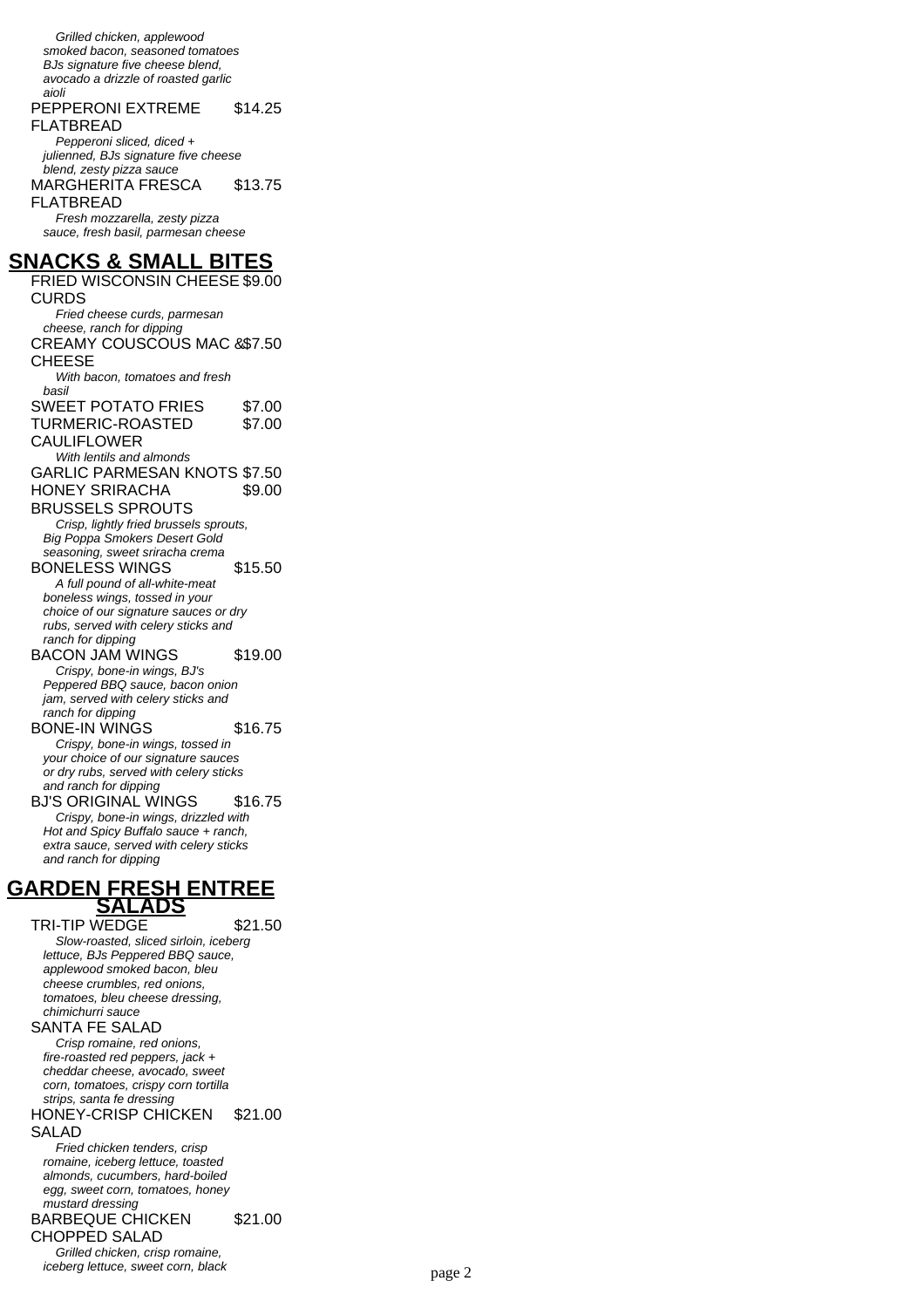beans, crunchy jicama, mozzarella, tomatoes, green onions, cilantro, BBQ ranch dressing, hickory-smoked BBQ sauce, crispy onion strings CAESAR SALAD

# **LOADED BURGERS SERVED WITH FRIES**

BISTRO BURGER \$16.75

Applewood smoked bacon, goat cheese crumbles, caramelized onions, tomatoes, spinach, pickled red onions, roasted garlic aioli MUSHROOM SWISS BURGER 6.25 Sauted mushrooms, swiss cheese, red onions, lettuce, tomatoes, roasted garlic aioli HICKORY BRISKET AND BACON BURGER \$19.00 Sweet, tangy BJs Peppered BBQ

sauce, smoked brisket, applewood smoked bacon, jack + cheddar, cheese, red onions, mayonnaise BACON-GUACAMOLE

DELUXE BURGER \$16.75

House-made guacamole, applewood smoked bacon, pepper jack cheese, chipotle mayonnaise, red onions, tomatoes, jalapeos

CRISPY JALAPEO BURGER\$16.25 Fried jalapeos, pepper jack cheese, chipotle mayonnaise, red onions, tomatoes, lettuce, cilantro

BACON CHEESEBURGER \$16.25 Applewood smoked bacon, cheddar cheese, tomatoes, lettuce, dill pickles, BJs signature burger

sauce CLASSIC BURGER \$14.25 Tomatoes, lettuce, dill pickles, BJs signature burger sauce

# **SPECIALTY ENTREES & PASTA FAVORITES**

PARMESAN-CRUSTED **CHICKEN** \$22.50

Chicken breasts, lemon chardonnay butter sauce, sun-dried tomatoes, fresh basil, parmesan cheese, white cheddar mashed potatoes, steamed broccoli MAHI-MAHI OR SHRIMP \$14.75

TACOS

Chipotle mayonnaise, santa fe dressing, napa cabbage, carrots, red onions, cilantro, avocado ranch, fire-roasted salsa, crispy corn tortilla chips

NEW ORLEANS JAMBALAY \$24.25

Blackened chicken breast, sauted shrimp, chicken-andouille sausage, bell peppers, onions, tomatoes, cajun-spiced broth, rice pilaf

FRESH ATLANTIC SALMON\$25.25 Oven-roasted or blackened,

salmon fillet, lemon chardonnay butter sauce, rice pilaf, steamed

### broccoli BJs BREWHOUSE BLONDE \$19.50 FISH N CHIPS

Lightly fried cod fillets, BJs Brewhouse Blonde, batter, fries, house-made tartar sauce

SHRIMP SCAMPI PASTA \$22.50 Sauted jumbo shrimp, spaghetti, garlic butter sauce, diced tomatoes,

garlic, fresh basil, parsley, parmesan cheese, served with a garlic knot

#### JUMBO SPAGHETTI AND MEATBALLS \$23.00

House-made meatballs, San Marzano marinara, garlic, red pepper flakes, fresh basil, parmesan cheese, page 3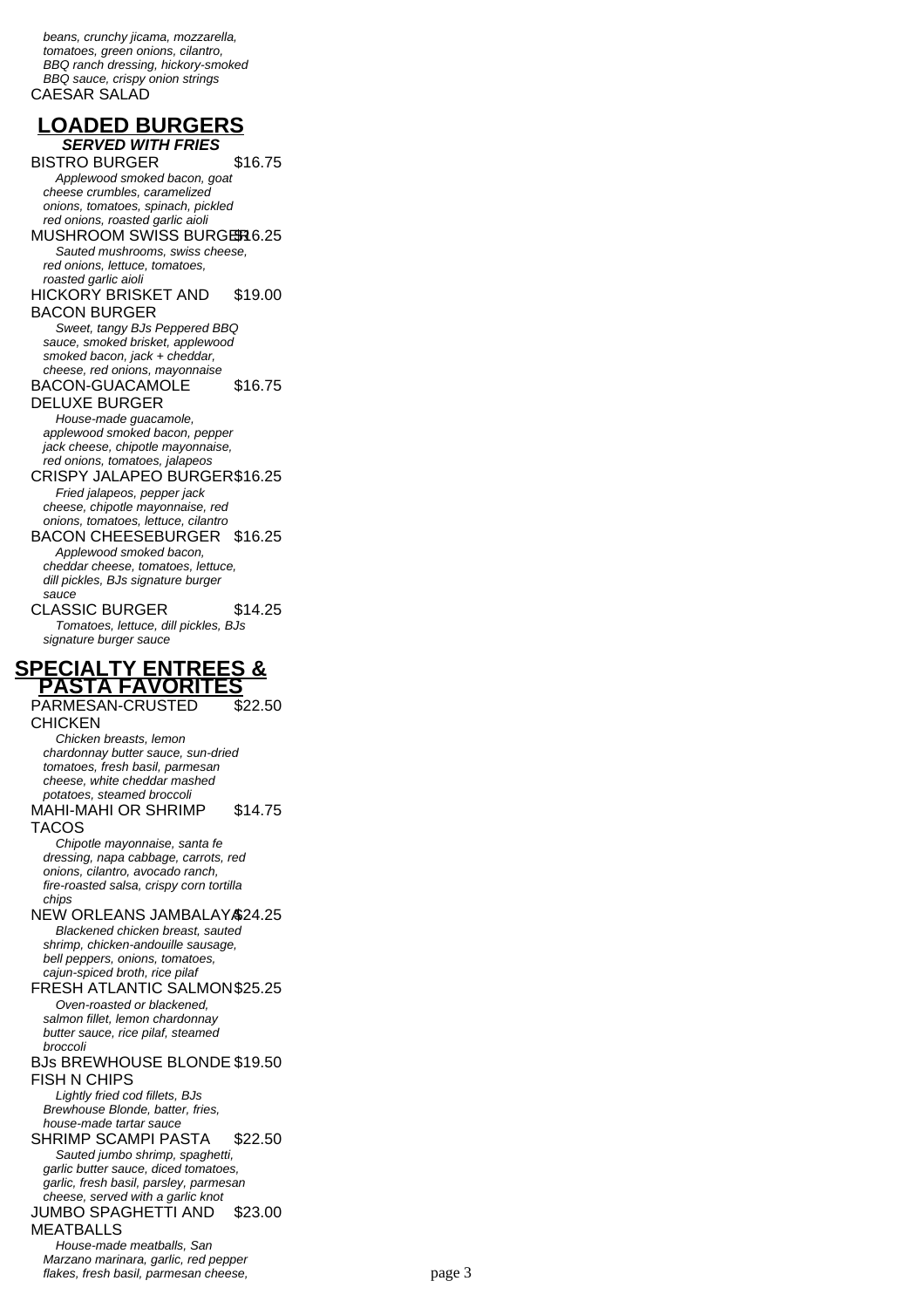served with a garlic knot DEEP DISH ZITI \$19.00

House-made meatballs, Italian sausage, diced pepperoni, San Marzano marinara, creamy alfredo, Italian herbs, BJs signature five cheese blend, parmesan cheese, fresh basil, served with a garlic knot

GRILLED CHICKEN ALFRED\$20.25 Seasoned grilled chicken, fettuccini, creamy alfredo, steamed broccoli, parmesan cheese, served

#### with a garlic knot ITALIANO VEGETABLE PENNE \$15.50

Oven-roasted cauliflower, broccoli, mushrooms + red peppers, garlic, San Marzano marinara, parmesan cheese, fresh basil, served with a garlic knot

# **ENLIGHTENED ENTREES**

CAULIFLOWER AND QUINOA POWER BOWL

Roasted barbacoa cauliflower, Peruvian quinoa +brown rice, black beans, corn + fire-roastedred pepper succotash, cucumbers, pickled redonions, pico de gallo, feta cheese, house-made guacamole, greek yogurt crema, cilantro

## SEARED AHI SALAD \$20.25 Sashimi-grade ahi tuna, baby field greens, napa cabbage, crisp romaine, red bell peppers, tomatoes,

avocado, pickled cucumbers, cilantro, spicy wasabi, crispy wonton strips, red + green onions, rice wine vinaigrette

#### KALE AND ROASTED \$14.25

BRUSSELS SPROUTS SALAD Baby kale, roasted brussels sprouts, romaine, fresh, blueberries, sweet red grapes, dried cranberries, goat cheese crumbles, cucumbers, candied pecans, toasted pepitas, red onions, strawberry vinaigrette

## ASIAN CHOPPED SALAD \$15.00 Grilled chicken, baby field greens,

napa cabbage, crisp romaine, red bell peppers, snap peas, green onions, carrots, sesame seeds, crispy wonton strips, cilantro, mandarin oranges, honey ginger dressing

## LEMON THYME CHICKEN \$18.00 Herb-roasted chicken breasts,

brown rice, sauted red onions, fire-roasted red peppers, tomatoes, roasted brussels sprouts SPICY PEANUT CHICKEN \$18.00

# WITH SOBA NOODLES

Chicken breast, buckwheat soba noodles, broccoli, carrots, spicy peanut sauce, almonds, sesame seeds, lime, cilantro PACIFIC POKE SOBA \$19.00

# NOODLES

Sashimi-grade ahi tuna, buckwheat soba noodles, poke sauce, carrots, pickled vegetables, soy ginger sauce, wasabi guacamole, crispy wonton strips, green onions, sesame seeds CHERRY CHIPOTLE GLAZE\$20.25 SALMON

Oven-roasted atlantic salmon, sweet, savory cherry chipotle glaze, roasted asparagus, fire-roasted red pepper, tomato + spinach couscous FIRE-ROASTED ARBACOA \$17.25 CHICKEN

Barbacoa-spiced chicken, brown rice, black beans, feta cheese, cilantro, greek yogurt crema, page 4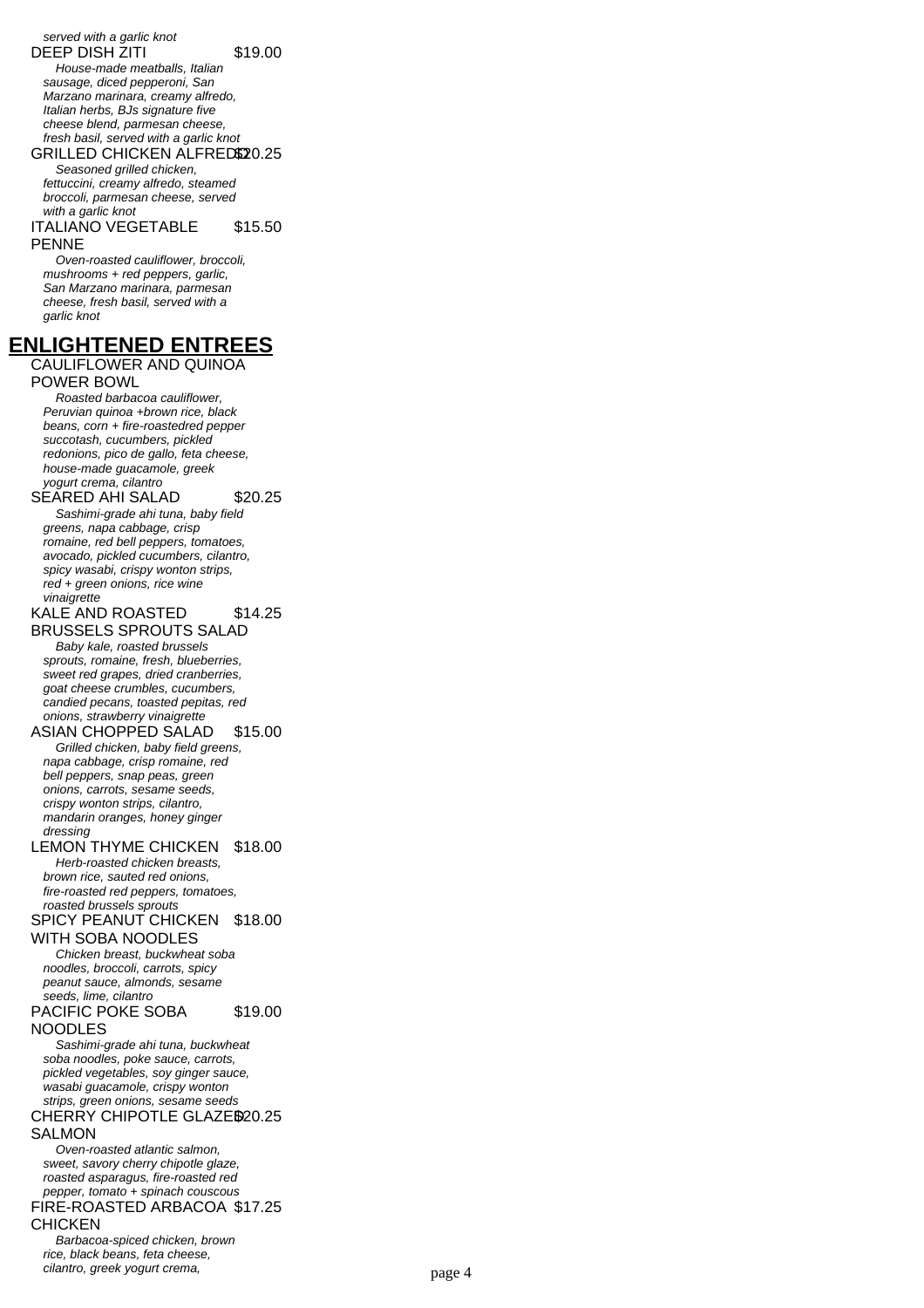### fire-roasted salsa

BARBEQUE BISON BURGER\$16.25

Seasoned, lean, all-natural ground bison, BJs Peppered BBQ sauce, seared Hatch chiles, pico de gallo, santa fe dressing, red onions, lettuce, toasted parker house bun, mixed greens salad

# TURKEY BURGER \$13.75

All-white-meat patty, baby field greens, red wine vinaigrette, dried cranberries, tomatoes, chargrilled red onions, dijon mayonnaise, toasted parker house bun, mixed greens salad

## MEDITERRANEAN CHICKEN \$14.50 PITA TACOS

Seasoned grilled chicken. cucumbers, tomatoes, red onions, feta cheese, cilantro, red wine vinaigrette, greek yogurt crema, chargrilled pita, served with seasonal bistro grains

## BARBACOA CAULIFLOWER \$13.00 PITA TACOS

Roasted barbacoa cauliflower, roasted red peppers, sweet corn, jack + cheddar cheese, onions, tomatoes, greek yogurt crema, cilantro, chargrilled pita, served with seasonal bistro grains

# **BEEF AND STEAKS SERVED WITH CHOICE OF TWO SIGNATURE SIDES**

BACON JAM RIB-EYE \$33.00 Juicy, well-marbled 14 oz.\* rib-eye,

choice of two signature sides PRIME RIB \$34.50

15 oz. prime rib slow-roasted over four hours, au jus, creamy horseradish, choice of two signature sides, choice of soup or salad, choice of Pizookie

## TRI-TIP & BABY BACK RIBS \$27.00 COMBO

6 oz. slow-roasted sirloin tri-tip glazed with BJs Peppered BBQ sauce, half rack of baby back pork ribs

## TRI-TIP & SHRIMP SCAMPI \$26.00 COMBO

TRI-TIP & SHRIMP SCAMPI COMBO 6 oz. slow-roasted sirloin tri-tip glazed with BJs Peppered BBQ sauce, shrimp scampi

# TRI-TIP & CHICKEN COMBO\$24.25

6 oz. slow-roasted sirloin tri-tip glazed with BJs Peppered BBQ sauce, choice of a seasoned grilled chicken breast OR two slow-roasted, lightly fried bone-in chicken thighs tossed in one of our signature sauces or dry rubs

## SLOW-ROASTED TRI-TIP \$23.00 8 oz. slow-roasted sirloin tri-tip glazed with BJs Peppered BBQ

sauce BJs CLASSIC RIB-EYE \$32.25 Juicy, well-marbled, fresh 14 oz. rib-eye

# **PORK AND RIBS**

BABY BACK PORK RIBS Slow-roasted overnight baby back ribs, Big Poppa Smokers Sweet Money Championship rub, BJs Peppered BBQ sauce MANDARIN ORANGE GLAZED PORK CHOP \$27.50 Slow-roasted double bone-in pork chop, mandarin orange glaze, bacon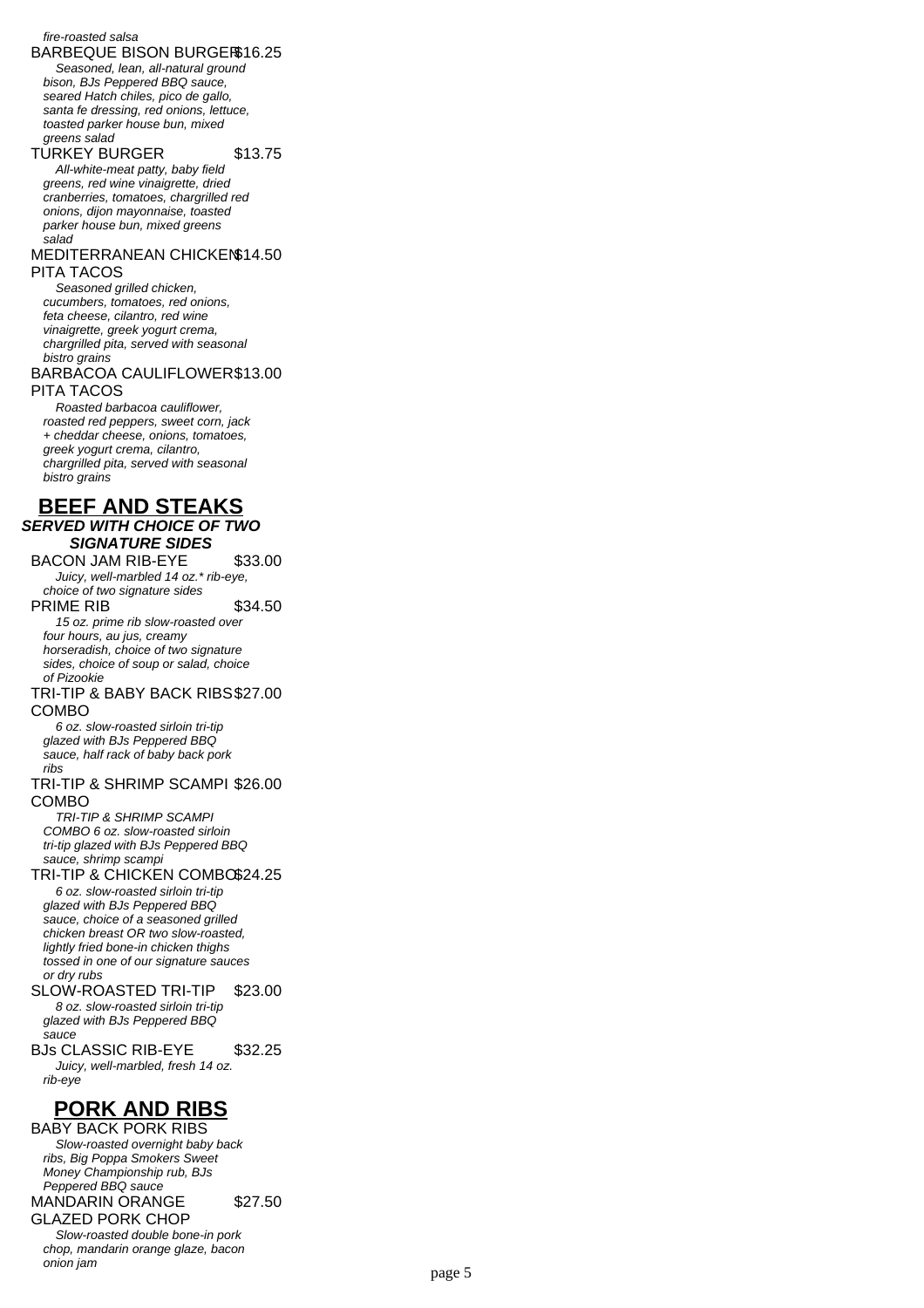#### DOUBLE BONE-IN PORK CHOP \$26.00

\*\* Only available after 4 p.m.\*\*\*Slow-roasted double bone-in pork chop, Big Poppa Smokers Sweet Money Championship rub, served with honey dijon mustard

# **SLOW-ROASTED & CHICKEN SANDWICHES SERVED WITH FRIES**

BREWHOUSE PHILLY \$17.00 Marinated, slow-roasted, sliced sirloin, provolone cheese, sauted mushrooms, caramelized onions, peperoncinis, toasted hoagie roll, side of BJs signature coleslaw CLASSIC PRIME RIB DIP \$19.00

# CLASSIC PRIME RIB DIP Sliced, slow-roasted prime rib, toasted

hoagie roll, au jus, creamy horseradish served on the side, side of BJs signature coleslaw

## CALIFORNIA CHICKEN CLUB15.50 Seasoned grilled chicken,

applewood smoked bacon, avocado, melted swiss cheese, lettuce, tomatoes, roasted garlic aioli, toasted sourdough bread

# SOUTHERN COMFORT \$16.75

Crispy fried chicken, smoked ham, applewood smoked bacon, creamy alfredo, swiss cheese, dijon mayonnaise, toasted parker house bun

#### NASHVILLE HOT \$15.50 Crispy fried chicken, Nashville Hot sauce, dill pickles, creamy ranch, toasted parker house bun BJs CLASSIC CRISPY \$15.00

CHICKEN SANDWICH

Crispy fried chicken, honey mustard, lettuce, tomatoes, dill pickles, toasted parker house bun

# **TAVERN-CUT PIZZA**

BJs BREWHOUSE CLASSIC\$19.50 Pepperoni, mushrooms, italian sausage OLD COUNTRY TOMATO BASIL \$18.75 Seasoned tomatoes, fresh basil, fresh mozzarella, parmesan cheese THE SPICY PIG
319.00 Smoked ham, applewood smoked bacon, sweet pineapple, jalapeos THE ITALIAN MARKET \$19.50 House-made meatballs, diced pepperoni, smoked ham, peperoncinis, italian herbs GARLIC CHICKEN PESTO \$20.25 Grilled chicken, basil pesto, fire-roasted red peppers, seasoned artichoke hearts, seasoned tomatoes, parmesan cheese, goat cheese

# **6in DEEP DISH PIZZA**

crumbles

BJs FAVORITE PIZZA \$15.50 House-made meatballs, pepperoni, italian sausage, mushrooms, green bell peppers, black olives, onions, seasoned tomatoes GOURMET FIVE MEAT PIZZ<sup>3</sup>45.50

House-made meatballs, pepperoni, smoked ham, applewood smoked bacon, italian sausage, parmesan cheese

### PEPPERONI EXTREME PIZZ445.00 Pepperoni sliced, diced + julienned, BJs signature five cheese blend

VEGETARIAN PIZZA \$15.00 page 6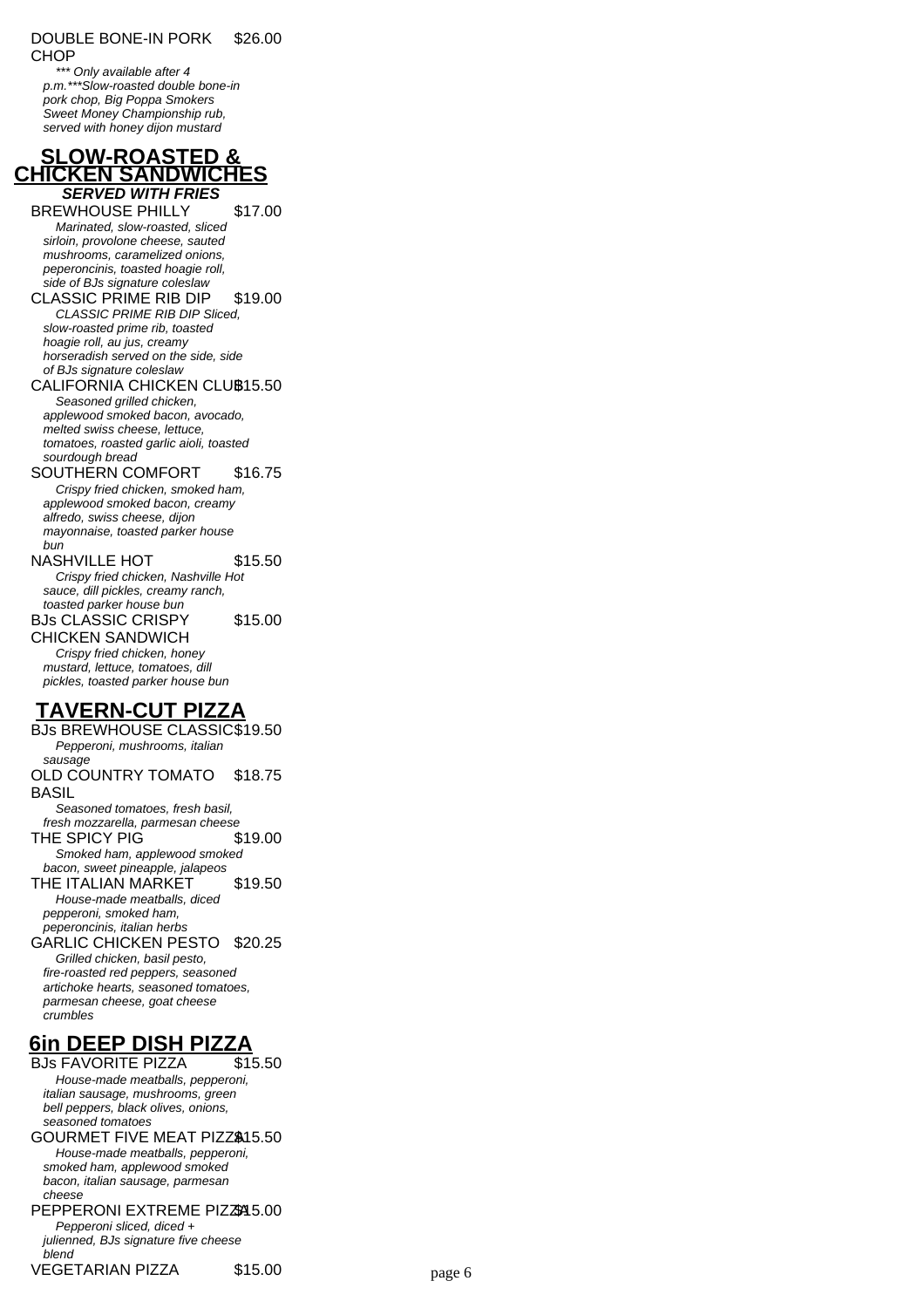Mushrooms, green bell peppers, black olives, onions, seasoned tomatoes

BARBEQUE CHICKEN PIZZA\$15.50 Grilled chicken, hickory-smoked

BBQ sauce, red onions, seasoned tomatoes, cilantro

- BUFFALO CHICKEN PIZZA \$15.50 Grilled chicken, spicy buffalo BBQ sauce, celery, red onions, a drizzle of ranch + Hot and Spicy Buffalo sauce
- BJs CLASSIC COMBO PIZZA\$15.00 Pepperoni, italian sausage, mushrooms, seasoned tomatoes
- CHICKEN BACON RANCH \$15.50 PIZZA

Grilled chicken, applewood smoked bacon jack + cheddar cheese, red onions, diced tomatoes, a drizzle of ranch

- GREAT WHITE PIZZA \$15.50 Grilled chicken, creamy alfredo, mushrooms, roasted garlic, seasoned tomatoes, parmesan cheese SWEET PIG PIZZA \$13.75 Smoked ham, sweet pineapple, seasoned tomatoes
- **9in DEEP DISH PIZZA**

BJs FAVORITE PIZZA \$20.50 House-made meatballs, pepperoni, italian sausage, mushrooms, green bell peppers, black olives, onions, seasoned tomatoes GOURMET FIVE MEAT PIZZ\$20.50 House-made meatballs, pepperoni, smoked ham, applewood smoked bacon, italian sausage, parmesan cheese PEPPERONI EXTREME PIZZX20.00 Pepperoni sliced, diced + julienned, BJs signature five cheese blend VEGETARIAN PIZZA \$20.00 Mushrooms, green bell peppers,

black olives, onions, seasoned tomatoes BARBEQUE CHICKEN PIZZA\$20.50

Grilled chicken, hickory-smoked BBQ sauce, red onions, seasoned tomatoes, cilantro

- BUFFALO CHICKEN PIZZA \$20.50 Grilled chicken, spicy buffalo BBQ sauce, celery, red onions, a drizzle of ranch + Hot and Spicy Buffalo sauce
- BJs CLASSIC COMBO PIZZA\$20.00 Pepperoni, italian sausage, mushrooms, seasoned tomatoes

CHICKEN BACON RANCH \$20.50 PIZZA

Grilled chicken, applewood smoked bacon jack + cheddar cheese, red onions, diced tomatoes, a drizzle of ranch

GREAT WHITE PIZZA \$20.50 Grilled chicken, creamy alfredo, mushrooms, roasted garlic, seasoned tomatoes, parmesan cheese SWEET PIG PIZZA \$13.50 Smoked ham, sweet pineapple, seasoned tomatoes

# **14in DEEP DISH PIZZA**

**BJs FAVORITE PIZZA** House-made meatballs, pepperoni, italian sausage, mushrooms, green bell peppers, black olives, onions, seasoned tomatoes

GOURMET FIVE MEAT PIZZ\$34.00 House-made meatballs, pepperoni, smoked ham, applewood smoked bacon, italian sausage, parmesan cheese page 7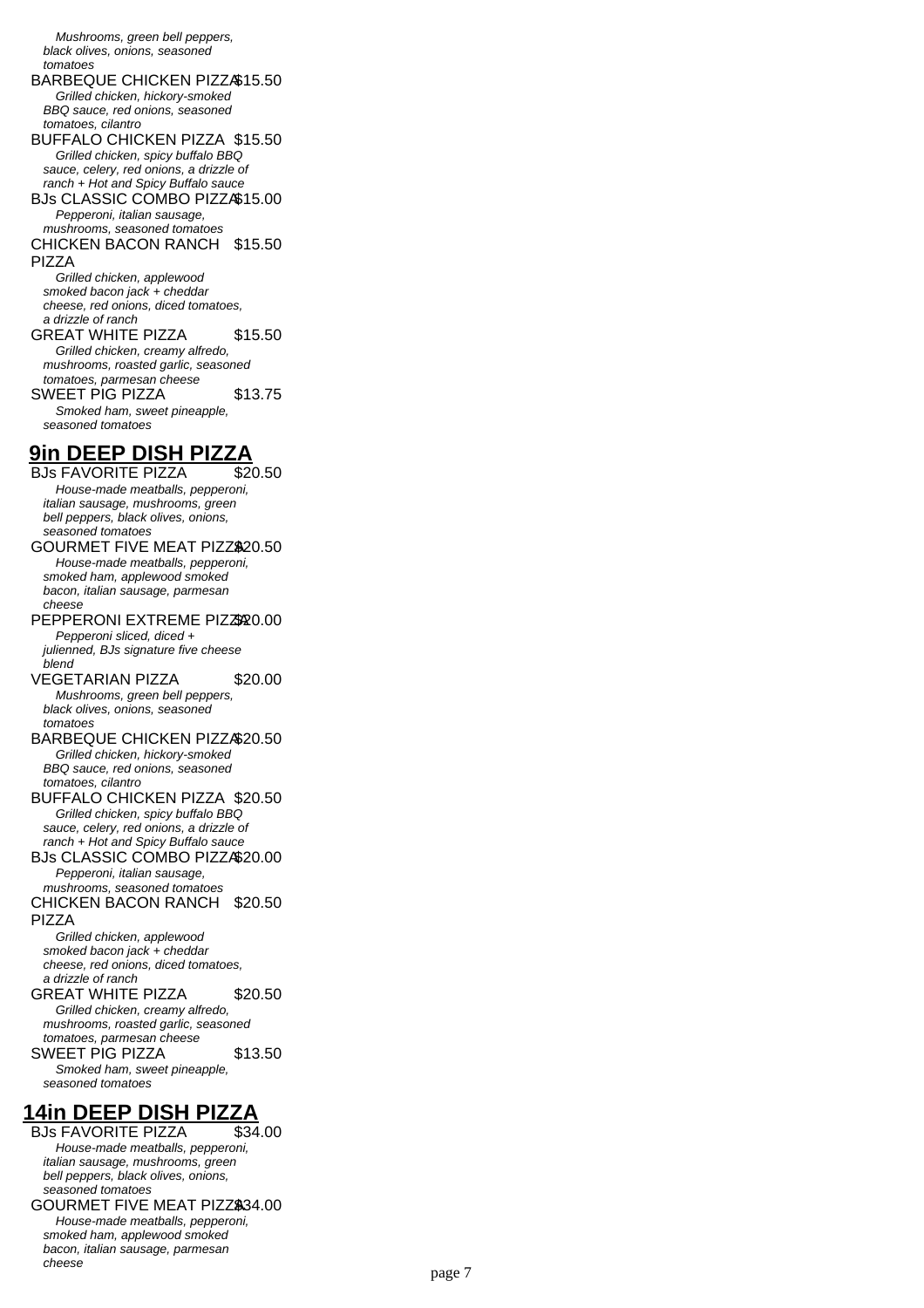PEPPERONI EXTREME PIZZ682.75 Pepperoni sliced, diced + julienned, BJs signature five cheese blend VEGETARIAN PIZZA \$32.75 Mushrooms, green bell peppers, black olives, onions, seasoned tomatoes BARBEQUE CHICKEN PIZZA\$34.00 Grilled chicken, hickory-smoked BBQ sauce, red onions, seasoned tomatoes, cilantro BUFFALO CHICKEN PIZZA \$34.00 Grilled chicken, spicy buffalo BBQ sauce, celery, red onions, a drizzle of ranch + Hot and Spicy Buffalo sauce BJs CLASSIC COMBO PIZZA\$32.75 Pepperoni, italian sausage, mushrooms, seasoned tomatoes CHICKEN BACON RANCH \$34.00 PIZZA Grilled chicken, applewood smoked bacon jack + cheddar cheese, red onions, diced tomatoes, a drizzle of ranch GREAT WHITE PIZZA \$34.00 Grilled chicken, creamy alfredo, mushrooms, roasted garlic, seasoned tomatoes, parmesan cheese SWEET PIG PIZZA \$29.50 Smoked ham, sweet pineapple, seasoned tomatoes **WORLD-FAMOUS PIZOOKIES** STRAWBERRY SHORTCAKE\$9.00 Buttery sugar cookie, fresh, strawberries, strawberry pure, rich vanilla bean ice cream, whipped cream PIZOOKIE TRIO \$13.00 Your choice of three mini Pizookies, each served with a scoop of ice cream HOT FUDGE BROWNIE \$9.00 Warm, gooey brownie, rich vanilla bean ice cream, dark chocolate hot fudge, toasted pecans, whipped cream, topped with a cherry CHOCOLATE CHUNK \$8.50 COOKIES N CREAM \$8.75 Rich chocolate cookie with the taste of Oreo cookies, rich vanilla bean ice cream, a dollop of mousse MONKEY BREAD \$9.00 Fresh-baked, pull-apart bread, butter, brown sugar, cinnamon, rich vanilla bean ice cream TRIPLE CHOCOLATE MADE \$9.00 WITHGHIRARDELLI Rich chocolate cookie with chunks of Ghirardelli chocolate, Ghirardelli double chocolate chip ice cream, Ghirardelli dark chocolate chips SALTED CARAMEL \$9.00 Warm caramel cookie with sweet almond toffee, crunchy pretzel bites, white + Ghirardelli dark chocolate chips, rich vanilla bean ice cream, caramel sauce **WHITE** CHOCOLATEMACADAMIA NUT \$8.50 PEANUT BUTTER \$8.50 SUGAR COOKIE \$8.50 GLUTEN-FREE CHOCOLATE \$9.00 CHIP Fresh-baked gluten-free chocolate

chip cookie, rich vanilla bean ice cream

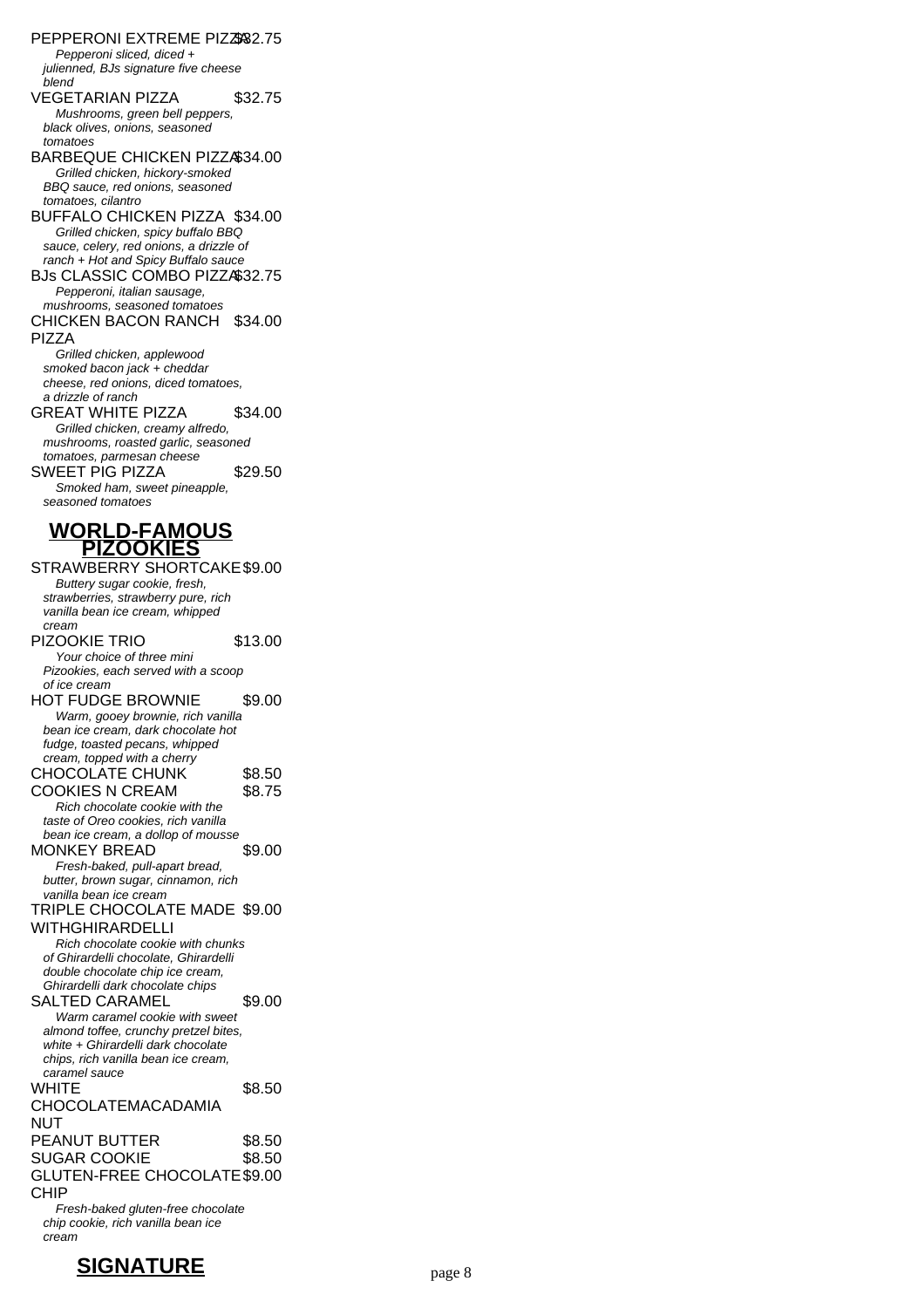# **SPIRIT-FREEBEVERAGES**

FOUNTAIN DRINKS 64oz BJs HANDCRAFTED DRAFT \$3.00 SODAS ICED TEAS SIGNATURE LEMONADES

# **FAMILY PIZZA FEASTS**

**Feed your family of 4-6 with buffet-style feasts. Each includes your choice of a specialty entree, pasta, or wings, one large deep dish pizza, a family-sized salad and six garlic knots.**

WINGS FEAST \$58.50 1 Large Deep Dish Pizza, 1 Wings Platter, 1 Salad, 6 Garlic Knots

PARMESAN CHICKEN & PIZZA FEAST \$63.25

1 Parmesan Chicken, 1 Large Deep Dish Pizza, 1 Family-sized Salad, 6 Garlic Knots

JAMBALAYA & PIZZA FEAST\$57.50 1 New Orleans Jambalaya, 1 Large Deep Dish Pizza, 1 Family-sized Salad, 6 Garlic Knots

RIBS & PIZZA FEAST \$80.50 Baby Back Pork Ribs, 1 Large

Deep Dish Pizza, 1 Family-sized Salad, 6 Garlic Knots

LEMON THYME CHICKEN & \$57.50 PIZZA FEAST

1 Lemon Thyme Chicken, 1 Large Deep Dish Pizza, 1 Family-sized Salad, 6 Garlic Knots

# **\$40 MEAL DEALS**

BURGER BUNDLE \$46.00 (4) Classic Burgers with Cheese, Side of Shredded Lettuce, Tomato, and Pickles, Shareable Chips or Fries, Family Salad CHICKEN BREAST & THIGHS \$46.00 BUNDLE (3) Sliced Grilled Chicken Breasts,

5 Slow-Roasted Thighs, 1 Family-Sized Salad, 2 Family-Sized Sides

PASTA FEAST \$46.00

Choice of 1 Family-Sized Pasta,Large Deep Dish Pizza, 1 Family-sized Salad, 6 Garlic Knots

# **FAMILY DINNER BUNDLES**

BREWHOUSE HOMEGATING \$74.75 PACKS

1 Large Deep Dish Pizza, Choice of 1 Family-sized Chips & Dip, Choice of Two Shareable Appetizers, Choice of a Non-Alcoholic Beverage (64oz.)

PARMESAN CRUSTED \$51.75

CHICKEN & RIBS BUNDLE 2 Parmesan-Crusted Chicken Breasts Served With Lemon Chardonnay Butter, 4 Quarter Racks of Baby Back Pork Ribs with BJ's Peppered BBQ Sauce, 2 Family-Sized Sides, 1 Family-Sized Salad

#### CHICKEN & SALMON BUNDLE \$57.50

3 Sliced Grilled Chicken Breasts, 2 Oven-Roasted Salmon Fillets Served With Lemon Chardonnay Butter, 2 Family-Sized Sides, 1 Family-Sized Salad

STEAKS & RIBS BUNDLE \$74.75 2 Juicy, Well-Marbled 14 oz. Product Construction Construction Construction Product Product Product Product Product Product Product Product<br>Product Product Product Product Product Product Product Product Product Product Product Product Product Produc